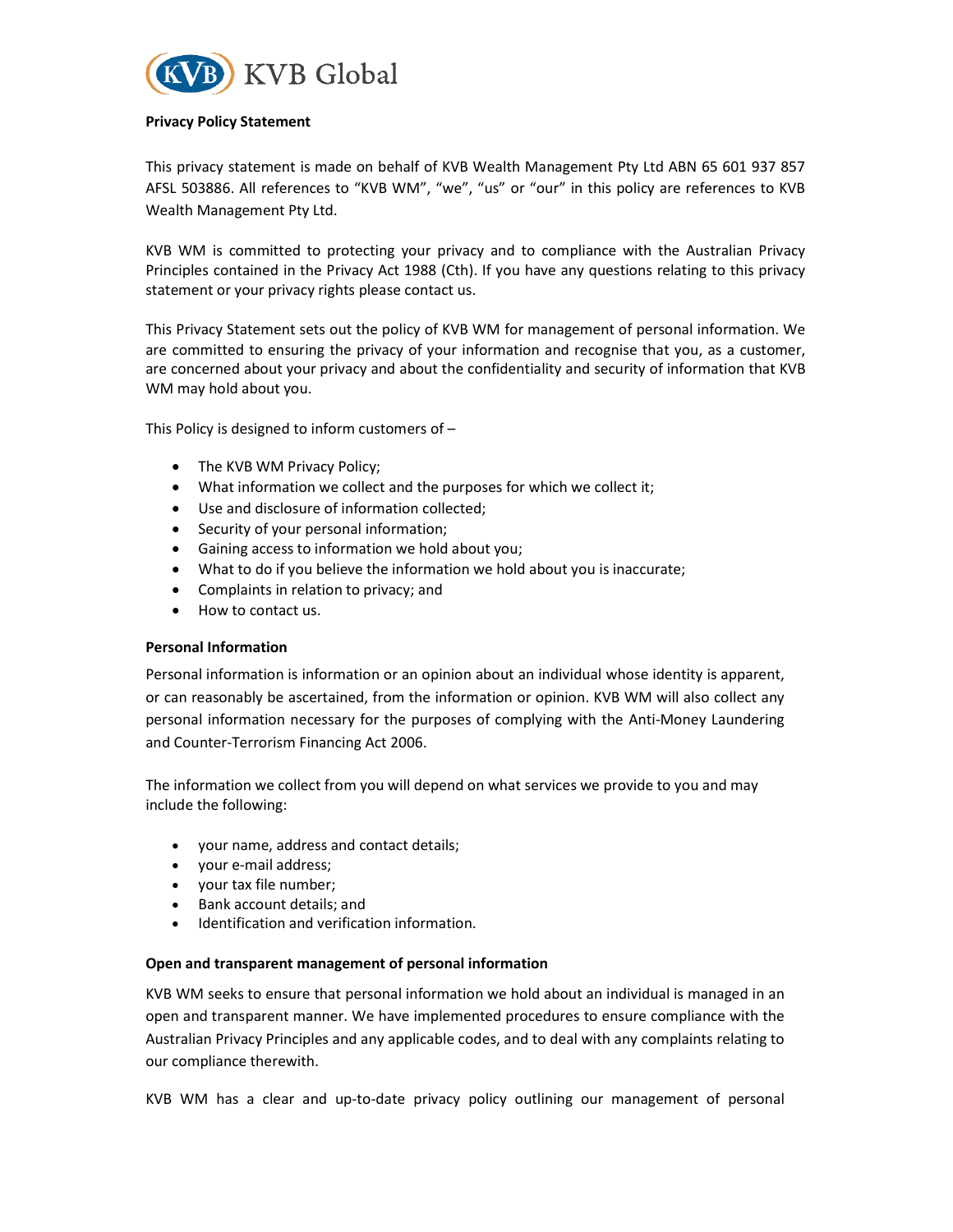

information, including details regarding the kind of personal information we collect and hold; how and why we collect and hold this information, and how an individual may access and seek correction of the information we hold about them. We further provide details regarding our complaints handling process, our policy on disclosure of information to overseas recipients (and if so, which countries).

## Collection of personal information

This policy details how KVB WM adheres to the Australian Privacy Principles regarding the collection of solicited personal information. KVB WM only collects personal information directly from individuals, which is reasonably necessary for the provision of our services, and only by lawful and fair means. Information is generally sought through our account application forms, in which the purpose is articulated. Accordingly, we will always ensure you are apprised of our purpose in collecting information, and your right to gain access to such information. If you do not provide the information requested, we may be unable to provide you with our services.

Please note that generally we will only use the personal information (e.g. postal address, e-mail address, telephone numbers, facsimile number, date of birth, bank account details, TFN, details related to the provision of verification and identification documentation) we collect for the main purposes disclosed at the time of collection such as to provide financial services.

We also collect demographic information when you open an account, including, birth date, education, occupation, etc. We also assess your trading experience, your approximate annual income and approximate net worth to assess your financial position.

Where possible we will collect the information directly from you via our account application form. We may also collect information about you from our web site but this information will only identify who you are if you provide us with your details (eg. if you e-mail your contact details to us). When you visit our web site our web server collects the following types of information for statistical purposes:

- your Internet service provider's address;
- the number of users who visit the web site;
- the date and time of each visit;
- the pages accessed and the documents downloaded;
- the type of browser used.

No attempt is made to identify individual users from this information.

The KVB WM web site may contain links to the web sites of third parties. If you access those third party web sites they may collect information about you. KVB WM does not collect information about you from the third parties. You will need to contact them to ascertain their privacy standards.

#### Cookies

A cookie is a small text file placed on your computer hard drive by a web page server. Cookies may be accessed later by our web server. Cookies store information about your use of our web site. Cookies also allow us to provide you with more personalised service when using our web site.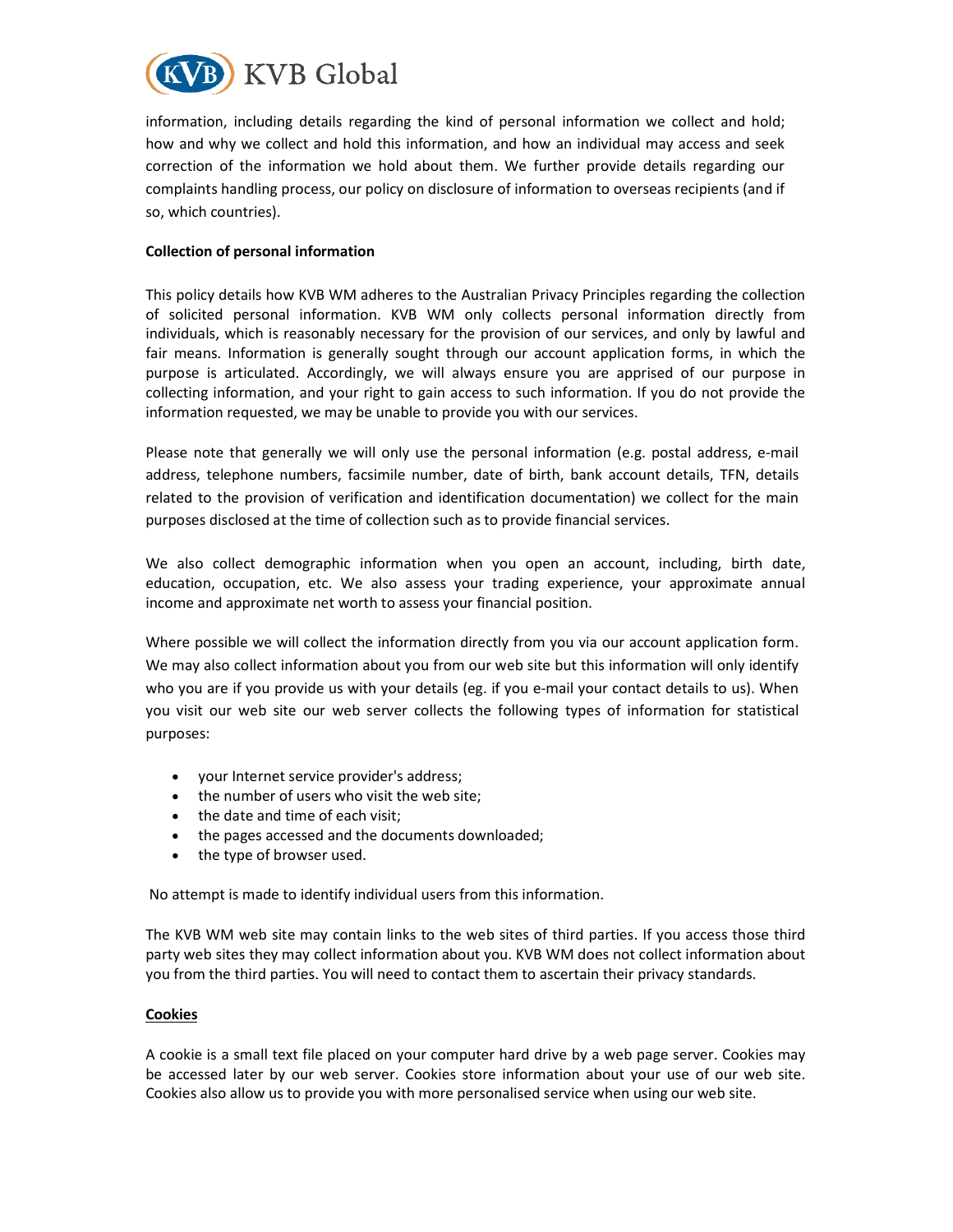

KVB WM uses cookies to:

- determine whether you have previously used the KVB WM web site;
- identify the pages you have accessed; and
- facilitate administration of the site and for security purposes.

 Most web browsers are set to accept cookies but you may configure your browser not to accept cookies. If you set your browser to reject cookies you may not be able to make full use of the KVB WM web site.

We may share Web site usage information about visitors to the Web site with reputable advertising companies for targeting our Internet banner advertisements on this site and other sites. For this purpose, pixel tags (also called clear gifs or web beacons) may be used to note the pages you have visited. The information collected by the advertising company through the use of these pixel tags is not personally identifiable.

To administer and improve our Web site, we may use a third party to track and analyse usage and statistical volume information, including page requests, form requests, and click paths. The third party may use cookies to track behavior and may set cookies on behalf of us. These cookies do not contain any personally identifiable information.

## E-mail address

If you provide us with your e-mail address during a visit to our web site it will only be used for the purpose for which you provided it to us. It will not be added to a mailing list without your consent unless the mailing list is related to the purpose for which you provided your e-mail address to us. We may use your e-mail address, for example, to provide you with information about a particular service or respond to a message you have sent to us.

If you subscribe to one of our services and provide your e-mail address to us so that we may communicate with you through e-mail, we may also use your e-mail address to advise you of upgrades and changes to those services.

#### Unsolicited personal information

Where we receive personal information about an individual which is unsolicited by us and not required for the provision of our services, we will destroy the information (provided it is lawful and reasonable for us to do so).

#### Notification of the collection of personal information

When we obtain personal information about you, we ensure that you have our contact details and that you are aware of the collection of information and our purposes for doing so. As per above, we are unable to provide certain services if the requested information is not provided. We do not disclose your information to third parties, unless they are related entities or services providers, in which case they are required to conform to our procedures.

#### Use and disclosure of personal information

KVB WM collects and holds personal information about an individual for the purpose of providing financial services. We collect this information with your consent as per our application form or other documentation, for the primary purpose disclosed to you at the time of collection.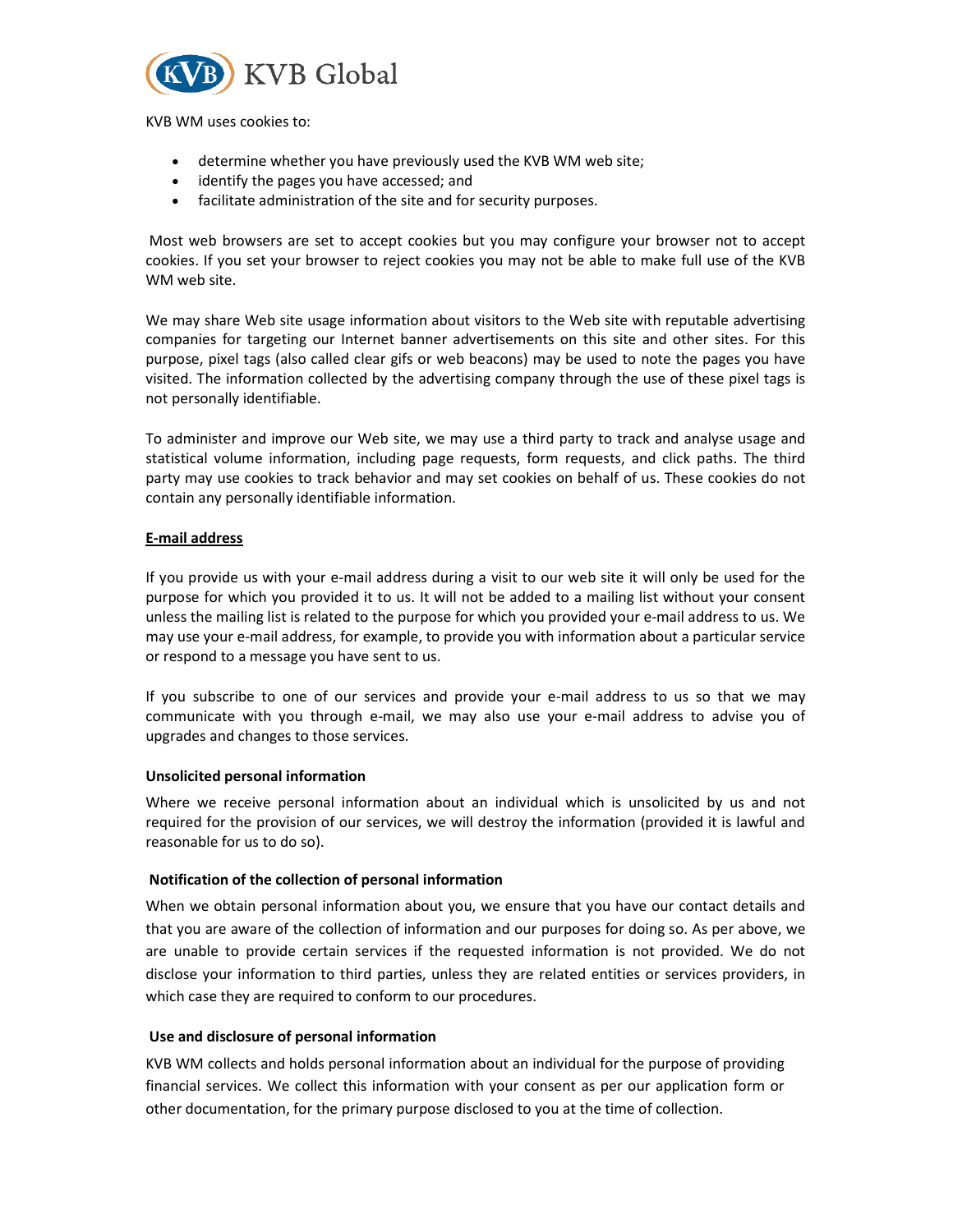

However, in some cases KVB WM will use or disclose personal information for secondary purposes (any purpose other than a primary purpose). Personal information obtained to provide financial services may be applied to secondary purposes if the secondary purpose is related to the primary purpose of collection and the person concerned would reasonably expect the personal information to be used or disclosed for such secondary purpose.

In some cases we may ask you to consent to any collection, use or disclosure of your personal information. Your consent will usually be required in writing but we may accept verbal consent in certain circumstances. We may also disclose your personal information where it is required or authorised by law.

We may use your personal information to:

- process your account application;
- respond to any specific requests you may make of us;
- notify you of any products that may be of interest to you;
- audit and monitor the services we provide to you;
- update your personal files; and
- enable us to meet our obligations under law, for example, the Anti-Money Laundering and Counter Terrorism Financing Act 2006 (Cth) and Australian taxation laws.

We may disclose your personal information to:

- our agents, contractors or third party service providers to enable them to provide administrative and other support services to us;
- our affiliates, if the information is required to provide the product or service you have requested, or to provide you with an opportunity to participate in their products or services; and
- where the disclosure is required by law, for example to government agencies and regulatory bodies as part of our statutory obligations, or for law enforcement purposes.

To help us improve our services to you, we may engage another business to help us to carry out certain internal functions such as account processing, fulfillment, client service, client satisfaction surveys or other data collection activities relevant to our business. We may also provide a party with client information from our database to help us to analyse and identify client needs and notify clients of product and service offerings. Use of the information shared is strictly limited to the performance of the task we request and for no other purpose.

KVB WM requires any party that has access to personal information to conform to our privacy standards.

You may direct us not to disclose your personal information to certain non-affiliated third parties. To opt out of sharing personal information with non-affiliated third parties, please contact a client service representative. An opt out election made by one account owner of a joint account is applicable to all account owners of the joint account. An opt-out election must be made for each separate account you hold with us.

#### Direct Marketing

KVB WM will only use personal information obtained for the provision of financial services, for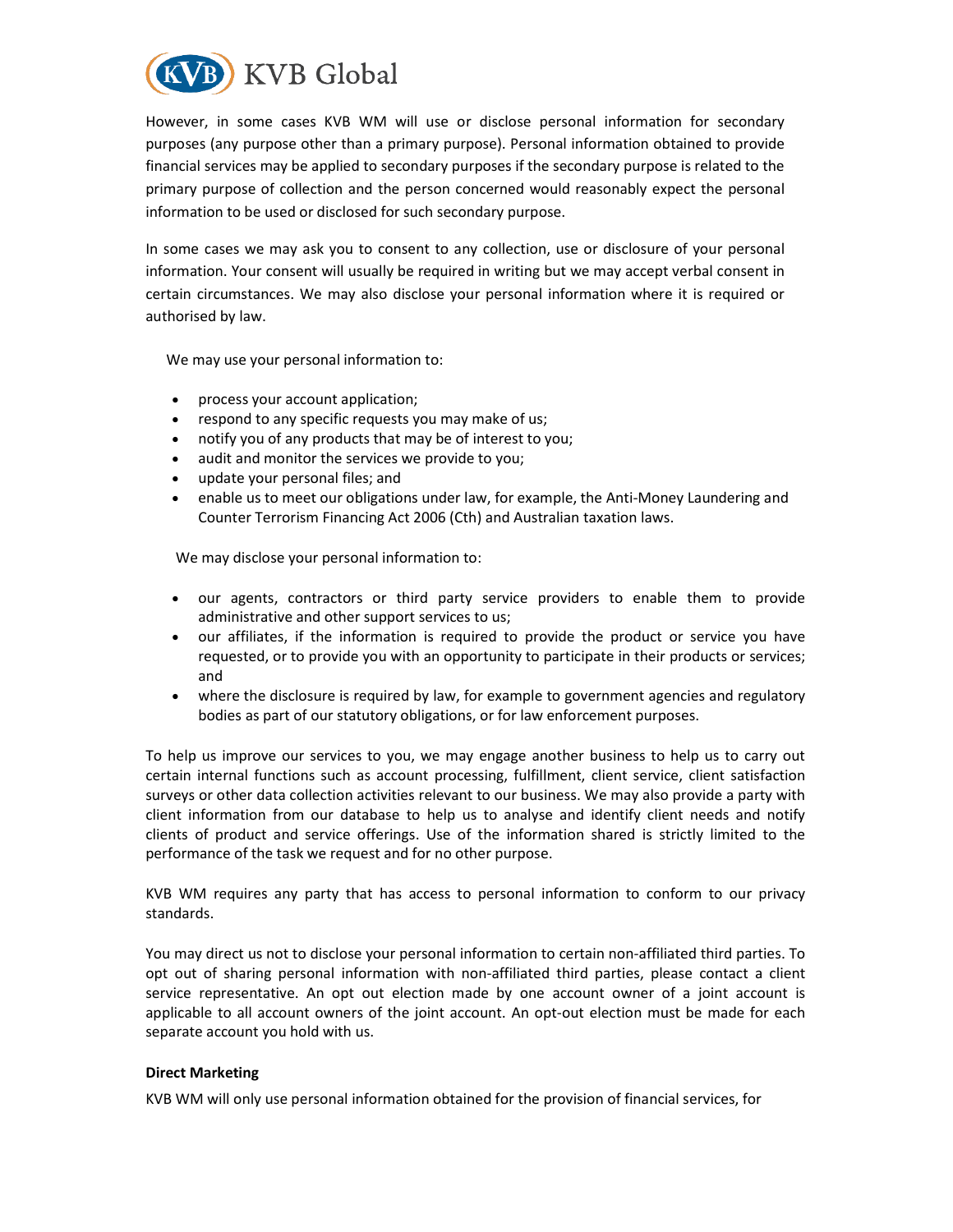

the secondary purpose of direct marketing where:

- 1. KVB WM collected the personal information from the individual; and
- 2. The individual would reasonably expect KVB WM to use or disclose the information for the purpose of direct marketing; and
- 3. KVB WM provides a simple means through which an individual can request to not receive marketing communications; and
- 4. The individual has NOT requested such communications cease.

Often the law requires us to advise you of certain changes to products/ services or regulations. You will continue to receive this information from us even if you choose not to receive direct marketing information from us. We will not disclose your information to any outside parties for the purpose of allowing them to directly market to you.

# Cross border disclosure/Sensitive information/Use of government identifiers/Anonymity & Psuedonymity

KVB WM does not, for the purposes of the Privacy Act, collect sensitive information. Wherever lawful and practicable, individuals may deal anonymously with KVB WM but given the nature of our services, it is unlikely that this will be a viable option. KVB WM does not use official identifiers (e.g. tax file numbers) to identify individuals. An individual's name or Australian Business Number is not an identifier for the purposes of the Privacy Act and hence may be used to identify individuals.

KVB WM may transfer personal information to a parent or related company or service provider overseas, in jurisdictions operating under comparable privacy regimes.

## Quality of personal information

KVB WM takes all reasonable steps to ensure the personal information held about individuals is accurate, up-to-date and complete. We verify personal information at the point of collection.

KVB WM encourage you to help us by telling us immediately if you change your contact details (such as your phone number, street address or email address) or if any of your details need to be corrected or updated. A person wishing to update their personal information may contact our staff or the Privacy Officer on the contact details shown within this document.

#### Access to personal information

Where a person requests access to their personal information, our policy is, subject to certain conditions (as outlined below) to permit access. KVB WM will correct personal information where that information is found to be inaccurate, incomplete or out of date. We will not charge you a fee for your access request but may charge you the reasonable cost of processing your request.

If a person wishes to access their personal information or correct it, they should contact the Privacy Officer, and we will seek to provide such information within a reasonable period of time, and in the manner so requested (where reasonable to do so).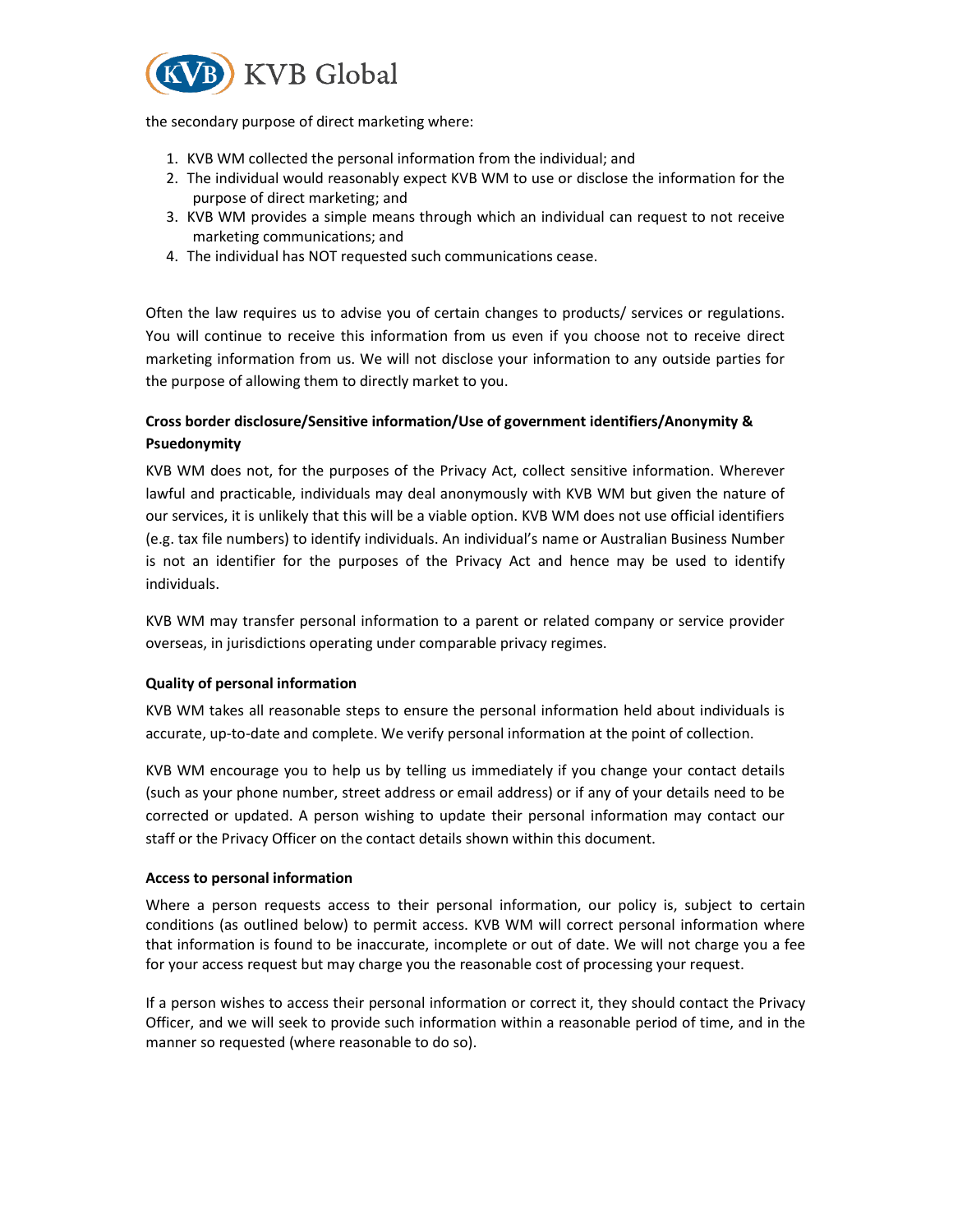

KVB WM may not always be able to give you access to all the personal information we hold about you. If this is the case, we will provide a written explanation of the reasons for our refusal, together with details of our complaints process for if you wish to challenge the decision.

We may not be able to give you access to information in the following circumstances:

a. Where we reasonably believe this may pose a serious threat to the life, health of safety of any individual or to public health/safety;

- b. Which would unreasonably impact the privacy of another individual;
- c. Where such request is reasonably considered to be frivolous or vexatious;

d. Which relates to existing or anticipated legal proceedings which would otherwise not be accessible in the discovery process relating to such proceedings;

- e. Which would reveal our intentions and thereby prejudice our negotiations with you;
- f. Which would be unlawful;
- g. Which is prohibited by law or a court/tribunal order;

h. Which relates to suspected unlawful activity or serious misconduct, where access would likely prejudice the taking of appropriate action in relation thereto;

i. Where enforcement activities conducted by or on behalf of an enforcement body may be prejudiced; or

j. Where access would reveal details regarding a commercially sensitive decision-making process.

#### Correction of personal information

Where KVB WM believes information we hold about an individual is inaccurate, out-of-date, incomplete, irrelevant or misleading, OR an individual requests us to correct information held about them, KVB WM will take all reasonable steps to correct such information in a reasonable time frame. No fees are payable for such requests. If you request us to similarly advise a relevant third party of such correction, we will facilitate that notification unless impracticable or unlawful for us to do so.

If KVB WM intends to refuse to comply with your correction request, we will notify you in writing of our reasons for such refusal, and the complaints process you may KVB WM if you wish to challenge that decision. You may also request that we associate the personal information we hold with a statement regarding your view of its inaccuracy.

#### Notifiable Data Breaches Scheme

We will report 'eligible data breaches' to the affected individual(s) and the Australian Information Commissioner in relation to the (including suspected) unauthorised access or disclosure of personal information held, which is likely to result in serious harm to the relevant individual(s), and where we have been unable to prevent the likely risk of serious harm with remedial action.

We will formulate a data breach response plan, to limit any negative consequences of such a breach. An effective response involves a process to contain, assess, notify and review.

#### Security of personal information

We take reasonable steps and precautions to keep personal information secure from loss, misuse, and interference, and from unauthorised access, modification or disclosure